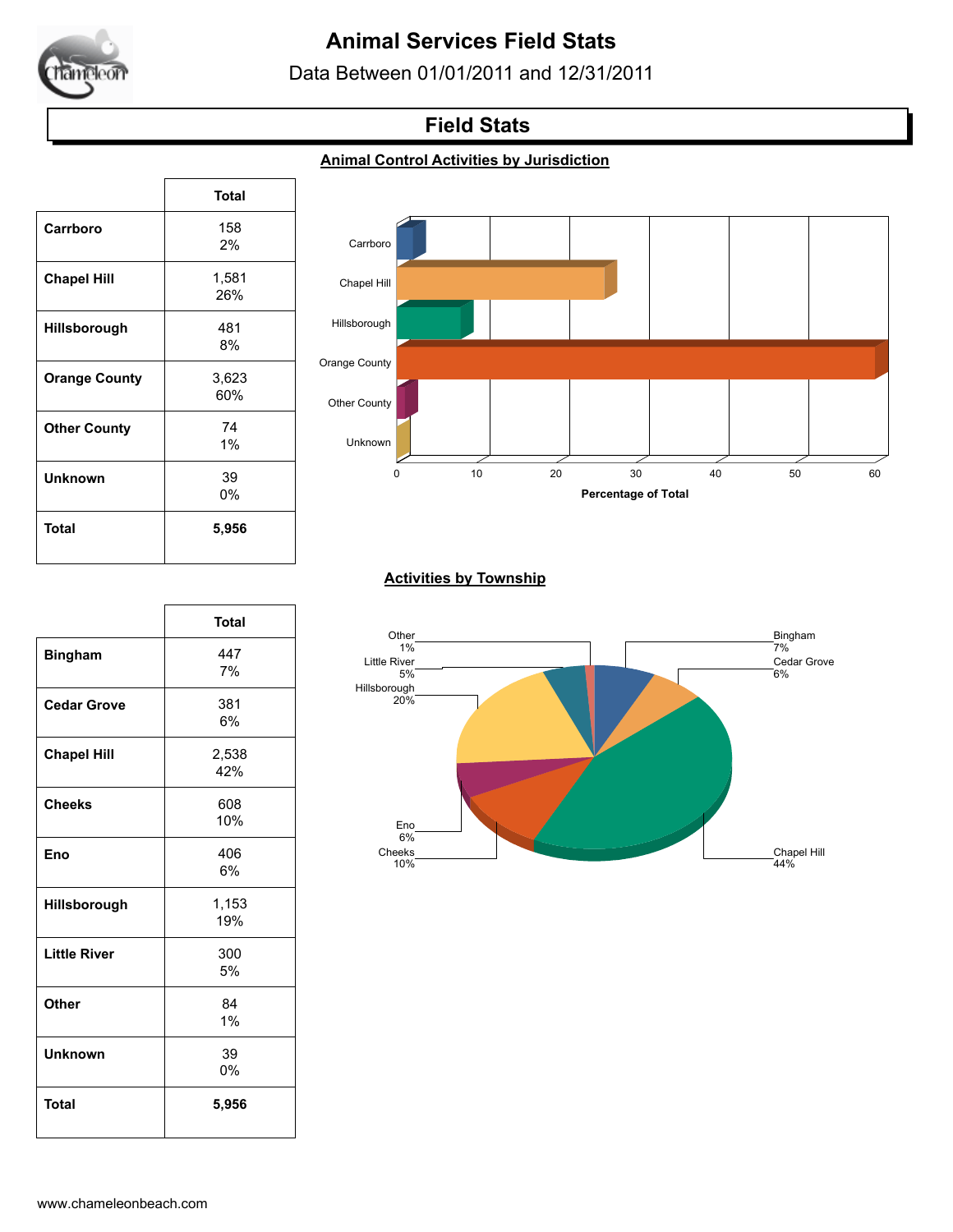

# **Animal Services Field Stats**

### Data Between 01/01/2011 and 12/31/2011

| <b>Activities by Animal Type</b> | <b>Total</b>          | <b>Activities by Call Type</b> | <b>Total</b>             |
|----------------------------------|-----------------------|--------------------------------|--------------------------|
| Cat                              | 587<br>$9\%$          | <b>Assist</b>                  | 101<br>$1\%$             |
| <b>DK/GS</b>                     | 18<br>$0\%$           | <b>Bite</b>                    | 834<br>14%               |
| Dog                              | 4,405<br>73%          | <b>Canvass</b>                 | 116<br>$1\%$             |
| Fowl                             | 69<br>1%              | Confiscate                     | 10 <sup>°</sup><br>$0\%$ |
| Livestock                        | 248<br>4%             | <b>Cruelty</b>                 | 493<br>8%                |
| Other                            | 82<br>$1\%$           | <b>Declare</b>                 | $\overline{2}$<br>$0\%$  |
| <b>Rabies Vectors</b>            | 353<br>$5\%$          | <b>Exposure</b>                | 187<br>3%                |
| Reptile                          | $\mathbf{1}$<br>$0\%$ | Kennel                         | 50<br>0%                 |
| <b>Unknown</b>                   | 36<br>$0\%$           | <b>Nuisance</b>                | 956<br>16%               |
| Wildlife                         | 157<br>2%             | Other                          | 181<br>3%                |
| <b>Total</b>                     | 5,956                 | Owned                          | 239<br>4%                |

| <b>Activities by Call Type</b> | <b>Total</b>         |
|--------------------------------|----------------------|
| <b>Assist</b>                  | 101<br>1%            |
| <b>Bite</b>                    | 834<br>14%           |
| <b>Canvass</b>                 | 116<br>1%            |
| <b>Confiscate</b>              | 10<br>0%             |
| <b>Cruelty</b>                 | 493<br>8%            |
| <b>Declare</b>                 | $\overline{2}$<br>0% |
| <b>Exposure</b>                | 187<br>3%            |
| <b>Kennel</b>                  | 50<br>0%             |
| <b>Nuisance</b>                | 956<br>16%           |
| Other                          | 181<br>3%            |
| Owned                          | 239<br>4%            |
| <b>Prot Cust</b>               | 6<br>0%              |
| <b>Stray</b>                   | 1,738<br>29%         |
| <b>Tethering</b>               | 293<br>4%            |
| <b>Trap</b>                    | 312<br>5%            |
| Wildlife                       | 438<br>7%            |
| <b>Total</b>                   | 5,956                |
|                                |                      |

\* Vector species include bats, foxes, raccoons, skunks, and coyotes